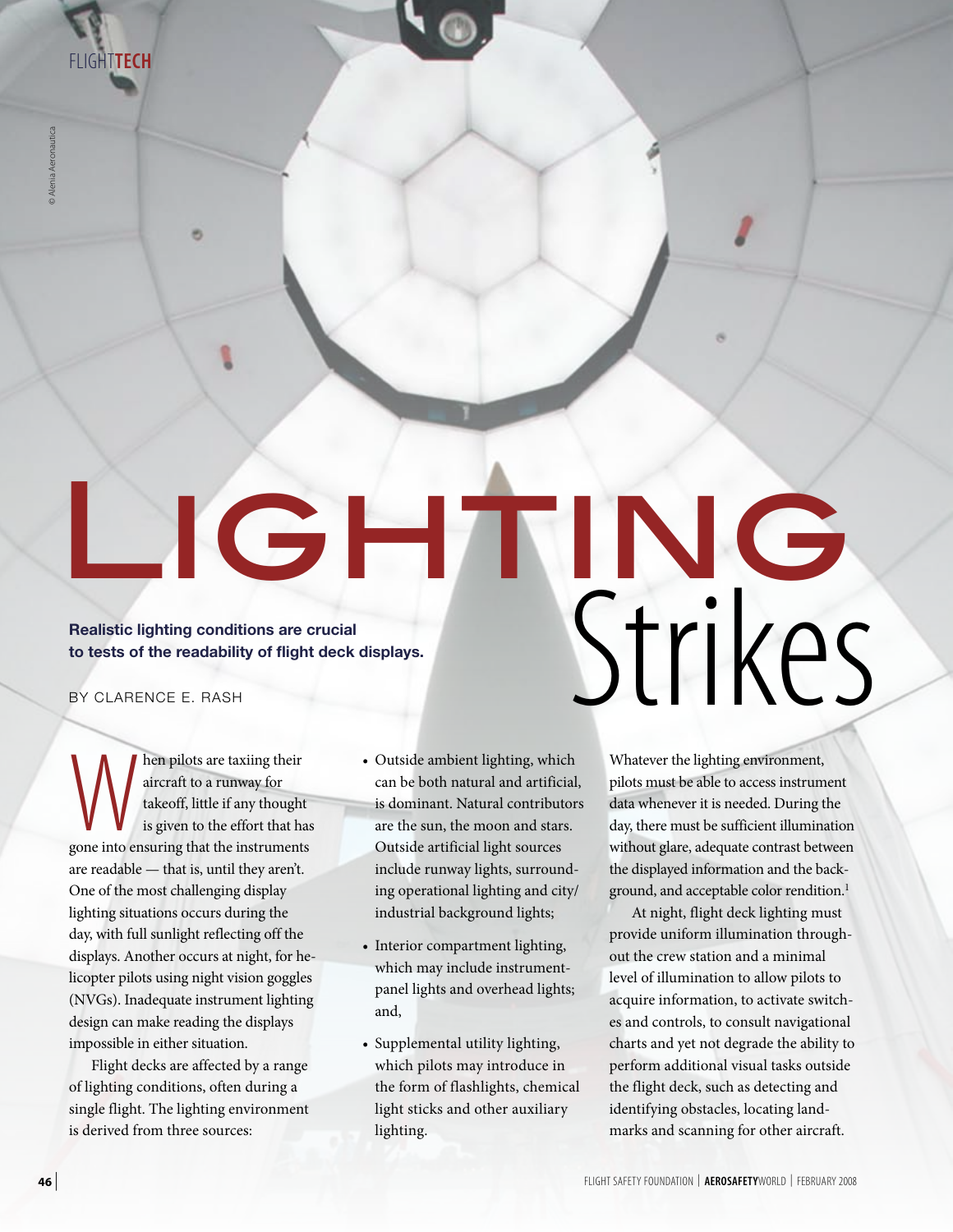## Flight**tech**

Instrument lighting must not interfere with the operation of NVGs.

## **Evaluation Challenge**

The many types of display technologies, lighting conditions and visual tasks in today's aircraft place great demands on the lighting designer. Designs are driven and complicated by the limited space of the modern crew station, the differing operating principles of various display technologies and the wide range of ambient lighting conditions under which displays are used. Nevertheless, the actual lighting values achieved on the flight deck are most important. Test and evaluation engineers validate whether the displays provide the required luminance (brightness), contrast, color and other visual display characteristics that define acceptable readability.

The necessary validation must be accomplished through a set of assessments using quantitative tests and operator evaluations of readability and legibility in an authentic set-up of all flight deck displays, instruments and control panels under a comprehensive complement of realistic ambient lighting conditions.2

These quantitative assessments require instruments to measure visible light, color and specific forms of light energy. The first analysis of display performance involves basic measurement of the aircraft instruments themselves, conducted in darkened laboratories. These results are compared with specifications and assigned a pass/fail rating. If the instrument display passes the qualification tests, it next may undergo limited user acceptance tests in flight deck mock-ups. Well-designed human factors studies and surveys are used to evaluate user performance in these controlled but not very realistic settings.

Although the tests can be arduous and require meticulous effort, they also are straightforward. Lighting measurements of any kind often are considered half science and half art, and the skills required to conduct the measurements are obtained more through experience than through training. But even the best test and measurement approach in artificial environments is an approximation of the actual performance that will be achieved in the real-world environment. This is especially true in aviation lighting.

The real challenge in validating the true performance of instrument displays lies in reproducing realistic lighting conditions that represent the lighting environments of full sunlight, dawn/dusk, moonlight and starlight.

#### **Simulating the Sun**

To provide realistic lighting conditions in a testing facility and to minimize the costs of testing, Alenia Aeronautica designed and built a sophisticated test and evaluation lighting facility at Turin (Italy) International Airport. The facility provides a cost-effective methodology for evaluating actual, full-scale, state-of-the-art aircraft displays under virtually the full range of ambient lighting conditions.3

The Alenia Aeronautica facility Sky

Light Simulator (SLS) consists of 79 lighting panels and 112 reflective panels, a sun simulator and a cooling system. The lighting panels each contain a variable number of fluorescent tubes to reproduce the appropriate lighting condition. All panels are controlled by computer and can be configured for a specific sky

luminance pattern. Lamp performance is stabilized and prolonged by a cooling system that recirculates the ambient air 60 times per second while maintaining the dome environment at 50 percent humidity and from 59 degrees F to 77 degrees F (15 degrees C to 25 degrees C).

The sun simulator uses a 12-kW lamp to illuminate the dome center. The simulator can be operated in two modes, either to reproduce the effect of direct sunlight into the cockpit or to reproduce a solar disk of the correct apparent size. An approximately 29-ft (9-m), two-axis, moveable mechanical arm allows the lamp of the sun simulator to be positioned at any location around the aircraft.

The effects of clouds are simulated by two lamp projectors used in conjunction with the light panels. This is most useful in evaluating a pilot's ability to discern symbology presented on headworn — or helmet-mounted — displays.

Dawn and dusk illumination conditions are achieved by using another light projector.

By combining the various lighting simulations, many "worst case" lighting scenarios such as these can be created and tested:4